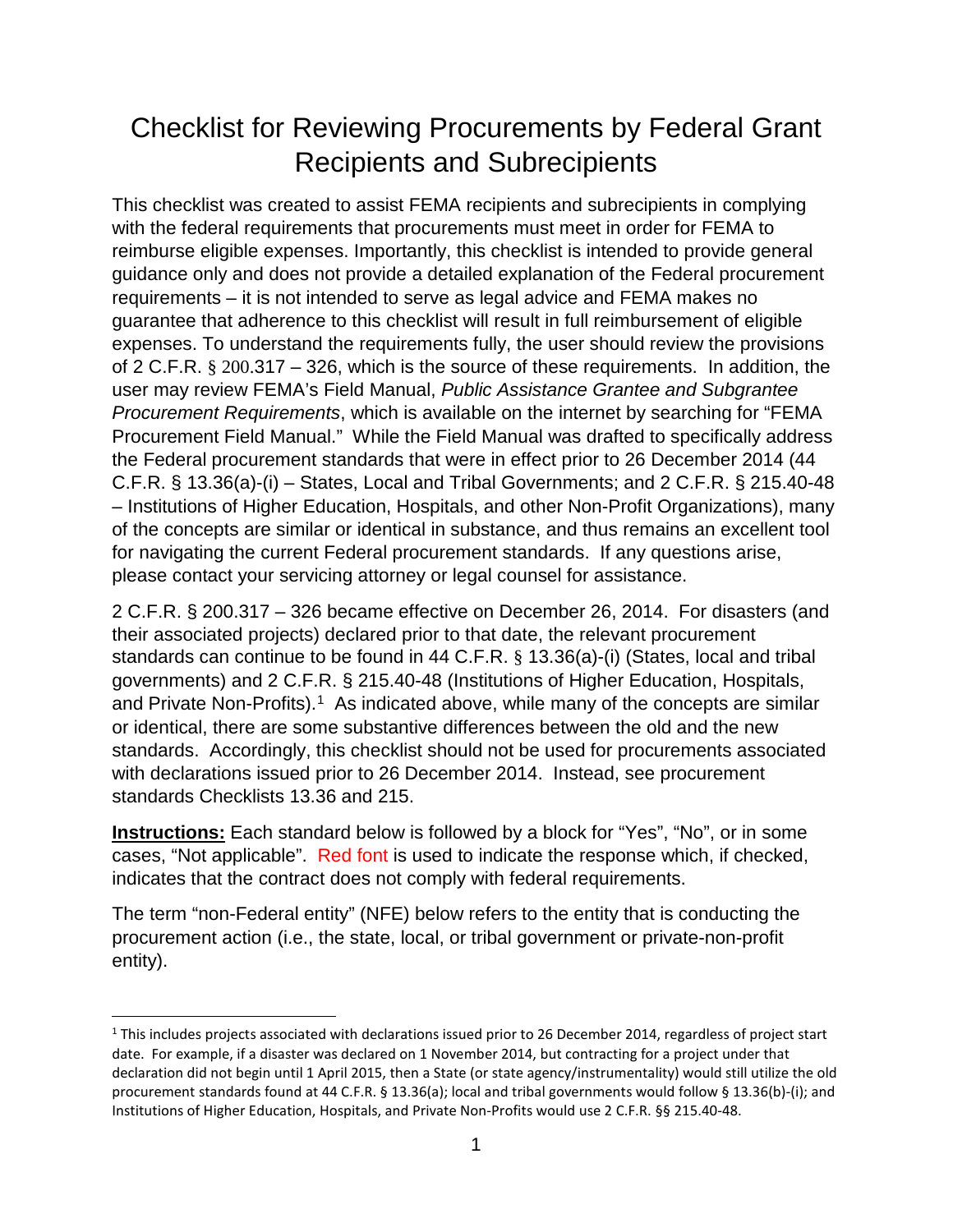- 1. Does the procurement comply with the State's own procurement laws, rules, and procedures? §200.317 **□ Yes □ No**
- 2. Does the procurement comply with the requirement to make maximum use of recovered/recycled materials?  $\S$  200.317,  $\S$  200.322.  $\Box$  **Yes**  $\Box$  **No**  $\Box$  **N/A – work does not involve the use of materials (e.g., debris removal or other services)**

## 3. *Does the contract include the following clauses?*[2](#page-1-0)

- a. *If the contract amount exceeds \$150,000[3](#page-1-1)*, does it address **administrative, contractual, or legal remedies** in instances where contractors violate or breach contract terms, and provide for sanctions and penalties? **Yes No N/A**
- b. *If the contract amount exceeds \$10,000*, does it address **termination for cause and for convenience, including the manner by which it will be effected and the basis for settlement?**  $\Box$  Yes  $\Box$  No  $\Box$  N/A
- c. *If the contract is for construction*, does it include the required **Equal Employment Opportunity clause?<sup>[4](#page-1-2)</sup> □ Yes □ No □ N/A**
- d. *For construction contracts exceeding \$2,000 awarded under a Federal grant*, does the contract include a **Davis-Bacon Act clause**[5](#page-1-3) and **Copeland "Anti-Kickback" Act clause**[6](#page-1-4) addressing prevailing wage rates? [Note that Public Assistance and Hazard Mitigation Grant Program contracts do NOT require these clauses.] **Yes No N/A**

<span id="page-1-0"></span><sup>&</sup>lt;sup>2</sup> See Appendix II of 2 CFR part 200 for a more detailed description of these clauses. See also PDAT Manual, section IV.H for a detailed discussion of these clauses, including sample text.

<span id="page-1-1"></span><sup>3</sup> \$150,000 is the current dollar threshold for the simplified acquisition threshold, as authorized by 41 U.S.C. § 1908.

<span id="page-1-2"></span><sup>&</sup>lt;sup>4</sup> The EEO clause can be found at 41 C.F.R. § 60-1.4(b).

<span id="page-1-3"></span><sup>&</sup>lt;sup>5</sup> [Insert sample text]

<span id="page-1-4"></span> $6$  The clause may read as follows:

Compliance with the Copeland "Anti-Kickback" Act

<sup>(1)</sup> Contractor. The contractor shall comply with 18 U.S.C. § 874, 40 U.S.C. § 3145, and the requirements of 29 C.F.R. pt. 3 as may be applicable, which are incorporated by reference into this contract. (2) Subcontracts. The contractor or subcontractor shall insert in any subcontracts the clause above and such other clauses as the FEMA may by appropriate instructions require, and also a clause requiring the subcontractors to include these clauses in any lower tier subcontracts. The prime contractor shall be responsible for the compliance by any subcontractor or lower tier subcontractor with all of these contract clauses.

<sup>(3)</sup> Breach. A breach of the contract clauses above may be grounds for termination of the contract, and for debarment as a contractor and subcontractor as provided in 29 C.F.R. § 5.12.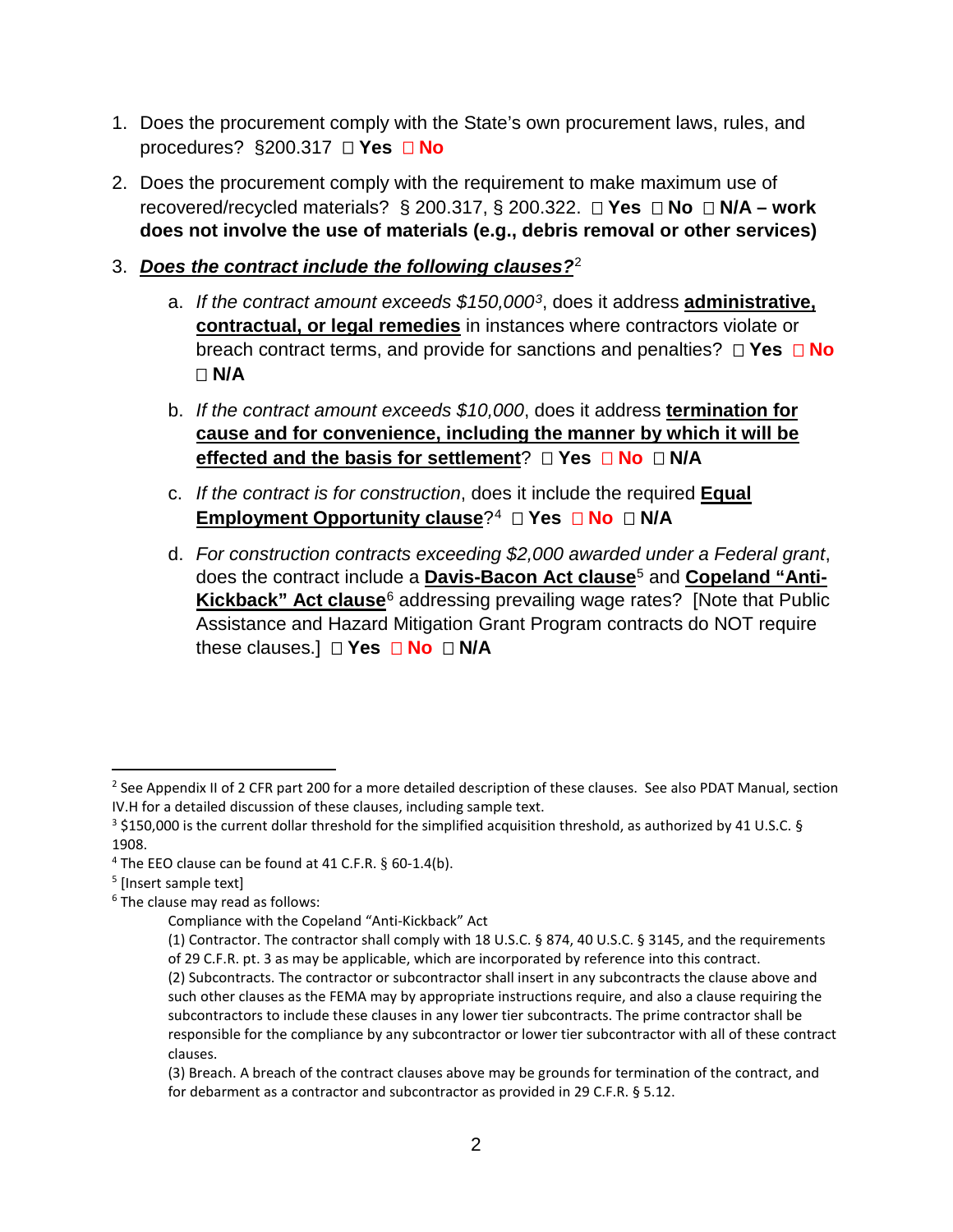- e. *If the contract amount exceeds \$100,000 and involves the employment of mechanics or laborers*, does the contract include a **Contract Work Hours and Safety Standards clause**?<sup>[7](#page-2-0)</sup> □ Yes □ No □ N/A
- a. Rights to Inventions Made Under a Contract or Agreement.<sup>8</sup>  $\Box$  N/A
- b. *If the contract or subgrant amount exceeds \$150,000,* does the contract include clauses addressing the **Clean Air Act and the Federal Water Pollution Control Act?<sup>9</sup> □ Yes □ No □ N/A**
- c. *Does the contract include* mandatory standards and policies relating to energy efficiency which are contained in the state energy conservation plan issued in compliance with the Energy Policy and Conservation Act (42 U.S.C.  $\S 6201$ ?  $\Box$  Yes  $\Box$  No
- d. *Does the contract include* a **Suspension and Debarment clause**?[10](#page-2-3) **Yes No[11](#page-2-4)**
- e. *Does the contract include* an **Anti-Lobbying clause**?[12](#page-2-5) **Yes No**

<span id="page-2-2"></span><sup>9</sup> The clause may read as follows:

<span id="page-2-5"></span><sup>12</sup> See PDAT Manual, pgs. 127-129. The clause may read substantially as follows:

<span id="page-2-0"></span> <sup>7</sup> Must include a provision for compliance with 40 U.S.C. 3702 and 3704, as supplemented by Department of Labor regulations (29 CFR Part 5). Under 40 U.S.C. 3702 of the Act, each contractor must be required to compute the wages of every mechanic and laborer on the basis of a standard work week of 40 hours. Work in excess of the standard work week is permissible provided that the worker is compensated at a rate of not less than one and a half times the basic rate of pay for all hours worked in excess of 40 hours in the work week. The requirements of 40 U.S.C. 3704 are applicable to construction work and provide that no laborer or mechanic must be required to work in surroundings or under working conditions which are unsanitary, hazardous or dangerous. These requirements do not apply to the purchases of supplies or materials or articles ordinarily available on the open market, or contracts for transportation.

<span id="page-2-1"></span><sup>&</sup>lt;sup>8</sup> As FEMA does not award grants or subgrants associated with research and development projects, this contract clause is inapplicable.

Contractor agrees to comply with all applicable standards, orders or regulations issued pursuant to the Clean Air Act (42 U.S.C. 7401-7671q) and the Federal Water Pollution Control Act as amended (33 U.S.C. 1251-1387), and will report violations to FEMA and the Regional Office of the Environmental Protection Agency (EPA).

<span id="page-2-3"></span><sup>&</sup>lt;sup>10</sup> See PDAT Manual, pgs. 99-100 for sample text.

<span id="page-2-4"></span> $11$  A prospective contractor that is listed on the government-wide Excluded Parties List System in the System for Award Management [\(www.SAM.gov\)](http://www.sam.gov/) as suspended or debarred, **CANNOT** be awarded a contract funded with Federal assistance.

Byrd Anti-Lobbying Amendment, 31 U.S.C. § 1352 (as amended). Contractors who apply or bid for an award of \$100,000 or more shall file the required certification. Each tier certifies to the tier above that it will not and has not used Federal appropriated funds to pay any person or organization for influencing or attempting to influence an officer or employee of any agency, a member of Congress, officer or employee of Congress, or an employee of a member of Congress in connection with obtaining any Federal contract, grant, or any other award covered by 31 U.S.C. § 1352. Each tier shall also disclose any lobbying with non-Federal funds that takes place in connection with obtaining any Federal award. Such disclosures are forwarded from tier to tier up to the recipient.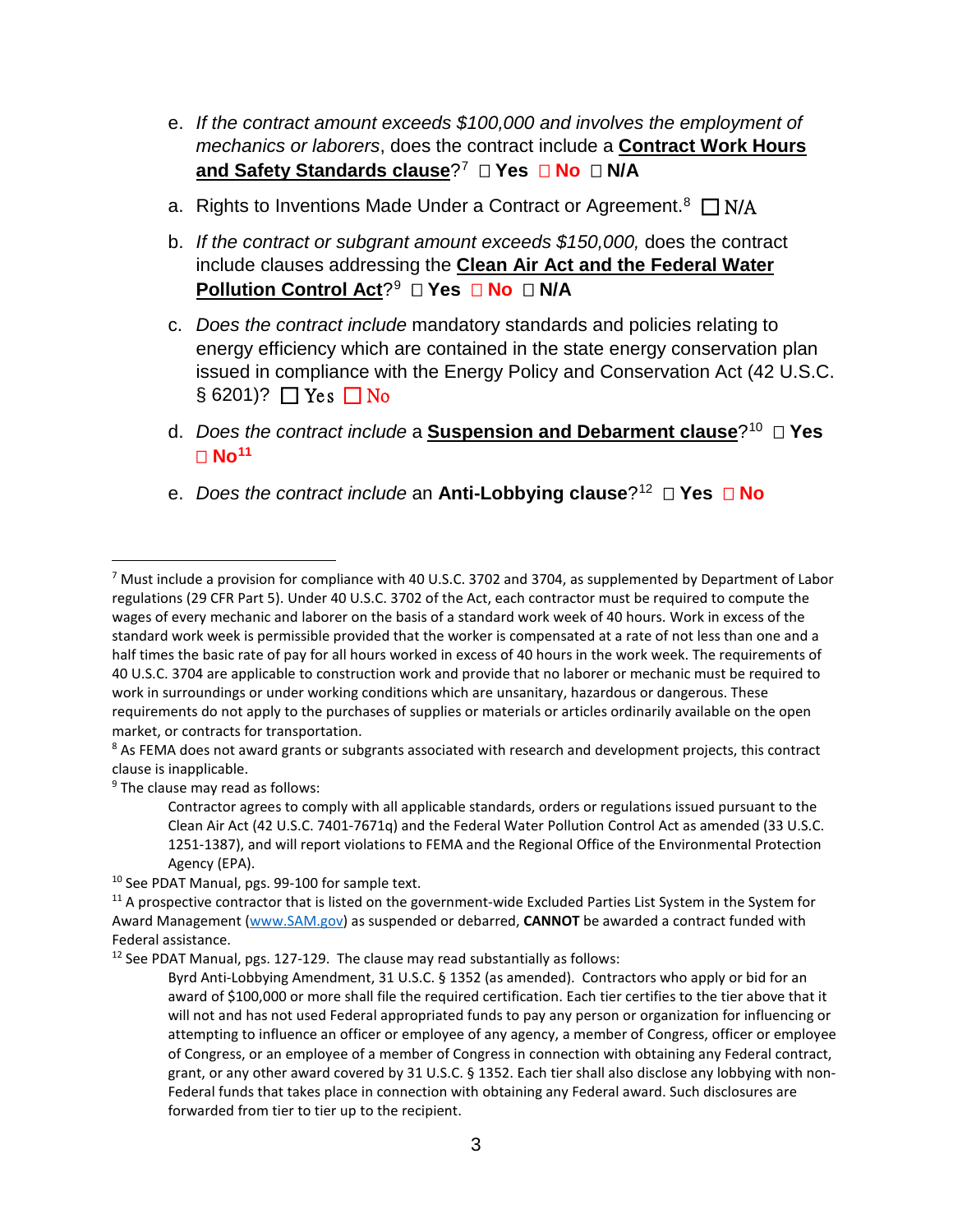i. For contracts exceeding \$100,000, have bidders submitted an Anti-Lobbying Certification? □ Yes □ No □ N/A

# f. *Does the contract include* a clause requiring the contractor to maximize use of **recovered/recycled materials**? **Yes No N/A – work does not involve the use of materials (e.g., debris removal or other services)**

If a State agency is awarding the contract, stop here. If the contract is being awarded by a local or tribal government or private nonprofit entity, continue with the checklist.



## 4. *General requirements[13](#page-3-0)*

- a. *Does the procurement comply with* the NFE's[14](#page-3-1) own procurement laws, rules, and procedures? §200.318(a) **Yes No**
- b. *Does the NFE maintain* contract oversight to ensure that contractors perform in accordance with the terms, conditions, and specifications of their contracts or purchase orders?  $\S 200.318(b)$   $\Box$  Yes  $\Box$  No
- c. *Does the NFE have -* §200.318(c)(1):
	- i. Written standards of conduct covering conflicts of interest and governing the actions of its employees engaged in the selection, award and administration of contracts? **Yes No**
	- ii. Any employee, officer, or agent participating in the selection, award, or administration of a contract supported by a Federal award that has an actual or apparent conflict of interest?<sup>15</sup>  $\Box$  Yes  $\Box$  No
	- iii. Any employee, officer, or agent that has solicited and/or accepted gratuities, favors, or anything of monetary value from contractors or parties to subcontracts?<sup>16</sup>  $\Box$  Yes  $\Box$  No
	- iv. Written standards of conduct that provide for disciplinary actions to be applied for violations of such standards by officers, employees, or agents of the non-Federal entity.  $\Box$  Yes  $\Box$  No

<span id="page-3-0"></span> <sup>13</sup> See, 2 C.F.R. § 200.318

<span id="page-3-1"></span><sup>14</sup> Non-Federal Entity (NFE)

<span id="page-3-2"></span><sup>&</sup>lt;sup>15</sup> Such a conflict of interest would arise when the employee, officer, or agent, any member of his or her immediate family, his or her partner, or an organization which employs or is about to employ any of the parties indicated herein, has a financial or other interest in or a tangible personal benefit from a firm considered for a contract.

<span id="page-3-3"></span> $16$  However, NFEs may set standards for situations in which the financial interest is not substantial or the gift is an unsolicited item of nominal value.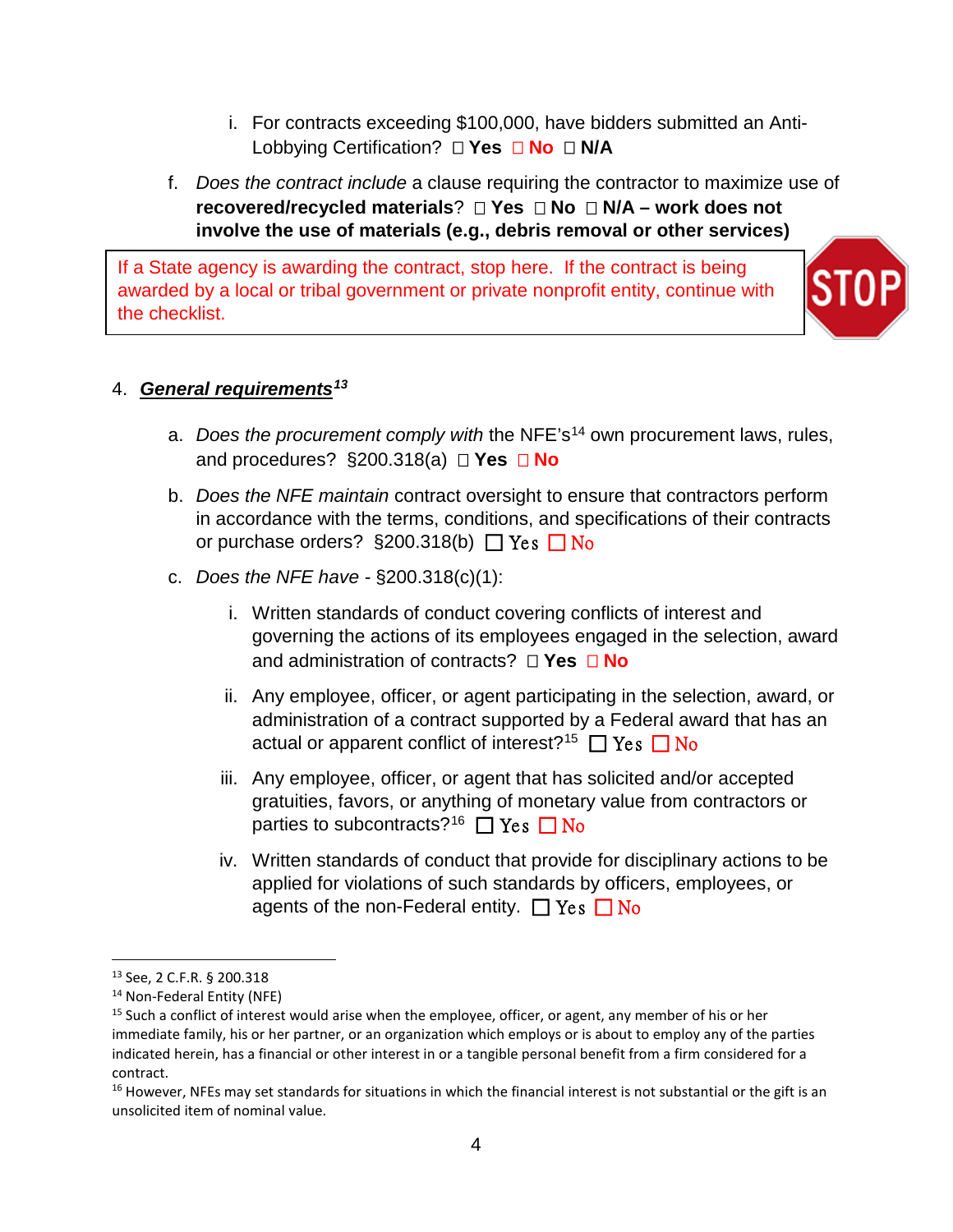- d. *If the non-Federal entity has a parent, affiliate, or subsidiary organization that is not a state, local government, or Indian tribe*, does the non-Federal entity have written standards of conduct covering organizational conflicts of interest?  $\S$  200.318(c)(2)<sup>[17](#page-4-0)</sup>  $\Box$  **Yes**  $\Box$  **No**  $\Box$  **N/A**
- e. The NFE must avoid acquisition of unnecessary or duplicative items. Has the NFE *considered* consolidating or breaking out procurements to obtain a more economical purchase? Where appropriate, has the NFE considered lease versus purchase alternatives? § 200.318(d) **Yes No**
- f. *Encouraged*, but not required standards.[18](#page-4-1)
- g. *Is the contract being awarded to a* responsible contractor possessing the ability to perform successfully under the terms and conditions of the proposed procurement, giving consideration to such matters as contractor integrity, compliance with public policy, record of past performance, and financial and technical resources? § 200.318(h) **Yes No**
- h. *Is the NFE keeping records sufficient to* detail the history of the procurement, including, but not limited to, records documenting the rationale for the method of procurement, selection of contract type, contractor selection or rejection, and the basis for the contract price? § 200.318(i) **Yes No**
- i. *Is the contract a time-and-materials contract?*<sup>[19](#page-4-2)</sup> § 200.318(i)  $\Box$  **Yes**  $\Box$  **No** 
	- i. If so, has the NFE documented why no other contract is suitable? **Yes No**

<span id="page-4-0"></span><sup>&</sup>lt;sup>17</sup> Organizational conflicts of interest means that because of relationships with a parent company, affiliate, or subsidiary organization, the NFE is unable or appears to be unable to be impartial in conducting a procurement action involving a related organization.

<span id="page-4-1"></span> $18$  §200.318(e) – to foster greater economy and efficiency, the NFE is encouraged to enter into state and local intergovernmental agreements or inter-entity agreements where appropriate for procurement or use of common or shared goods and services (this section provides the authority for state schedule and mutual aid agreements, for example); §200.318(f) – NFEs are encouraged to use Federal excess and surplus property in lieu of purchasing new equipment and property whenever such use is feasible and reduces project costs; and  $\S200.318(g)$  – NFEs are encouraged to use value engineering clauses in contracts for construction projects (value engineering is a systematic and creative analysis of each contract item or task to encourage the contractor to develop more cost effective means to produce or procure requirements.).

<span id="page-4-2"></span> $19$  Time and materials type contract means a contract whose cost to a non-Federal entity is the sum of: (i) The actual cost of materials; and (ii) Direct labor hours charged at fixed hourly rates that reflect wages, general and administrative expenses, and profit. Because this formula generates an open-ended contract price, a time-andmaterials contract provides no positive profit incentive to the contractor for cost control or labor efficiency. Therefore, a time-and-materials contract must set a ceiling price that the contractor exceeds at its own risk. Further, the non-Federal entity awarding such a contract must assert a high degree of oversight in order to obtain reasonable assurance that the contractor is using efficient methods and effective cost controls. [**Note that FEMA will only reimburse costs under a time-and-materials contract for the first 70 hours of work performed.** See FEMA PA Guide (2007 ed.), pg. 53.]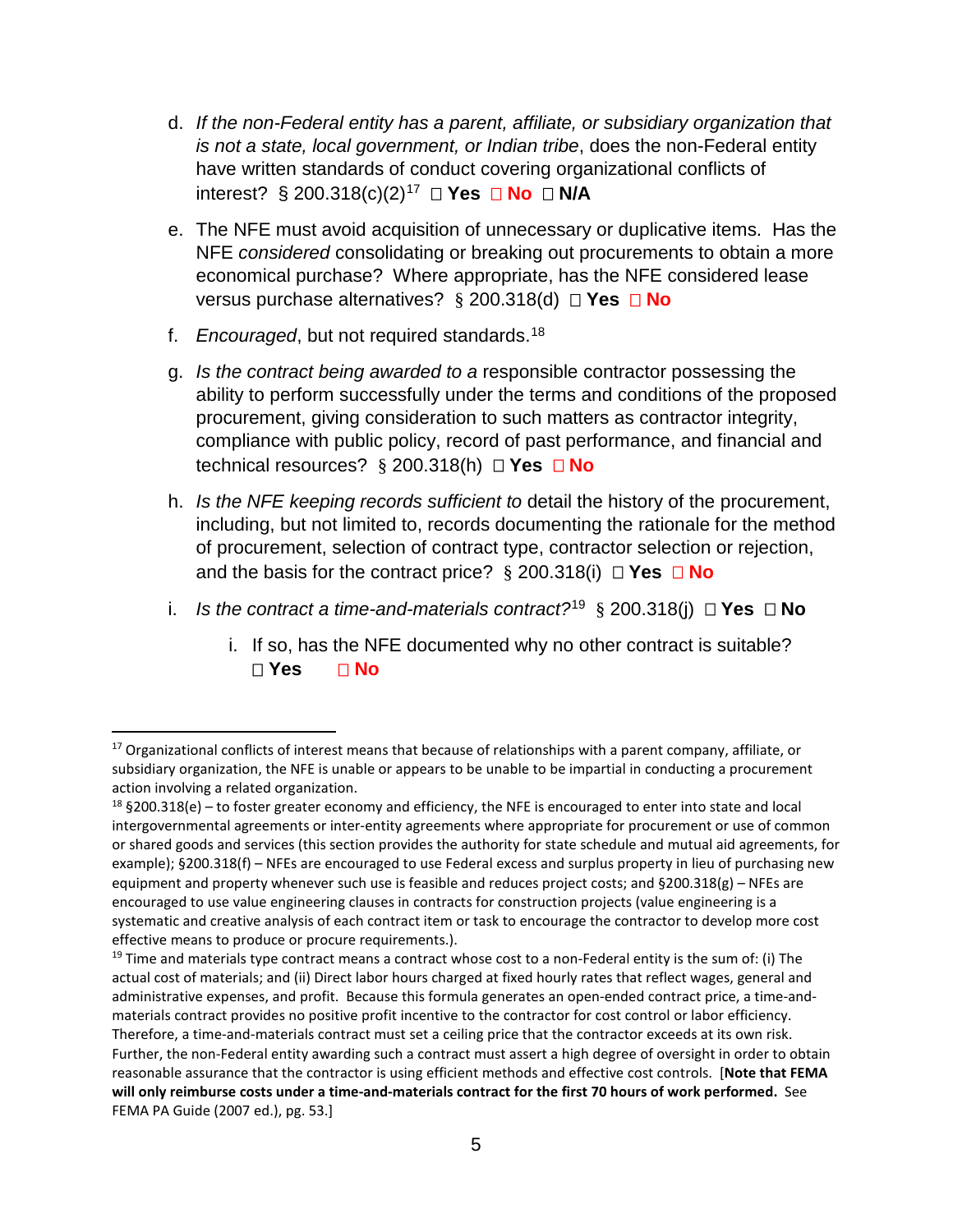- ii. Does the contract include a ceiling price that the contractor exceeds at its own risk? □ Yes □ No
- j. *Is the NFE alone* responsible, in accordance with good administrative practice and sound business judgment, for the settlement of all contractual and administrative issues arising out of procurements?  $\S 200.318(k)$   $\Box$  Yes  $\Box$  No

## 5. *Competition***:**

- a. All procurement transactions must be conducted in a manner providing *full and open competition* consistent with the standards of this section. *Does the procurement involve any of the following*[20](#page-5-0) § 200.319(a):
	- i. Placing unreasonable requirements on firms in order for them to qualify to do business? **Yes No**
	- ii. Requiring unnecessary experience and excessive bonding? **Yes No**
	- iii. Noncompetitive pricing practices between firms or between affiliated companies?[21](#page-5-1) **Yes No**
	- iv. Noncompetitive contracts to consultants that are on retainer contracts?<sup>22</sup> **□ Yes □ No**
	- v. Organizational conflicts of interest?[23](#page-5-3) **Yes No**
	- vi. Specifying only a "brand name" product instead of allowing "an equal" product to be offered and describing the performance or other relevant requirements of the procurement? **Yes No**
	- vii. Any arbitrary action in the procurement process?  $\Box$  **Yes**  $\Box$  **No**
- b. Was the contractor that is bidding on the contract also involved with developing or drafting the specifications, requirements, statement of work, invitation for bids or request for proposals? (If so, that contractor must be excluded from competing for such procurements)  $\S$  200.319(a)  $\Box$  Yes  $\Box$  No  $\Box$  N/A

<span id="page-5-0"></span> $20$  This list is non-exclusive and only serves as an example of some of the types of situations that are considered to be restrictive of competition.

<span id="page-5-1"></span> $21$  For example, bid suppression or bid rigging.

<span id="page-5-2"></span> $22$  For example, out-of-scope disaster work added to the consultant's work on retainer.

<span id="page-5-3"></span><sup>23</sup> See, Fns 14 & 16.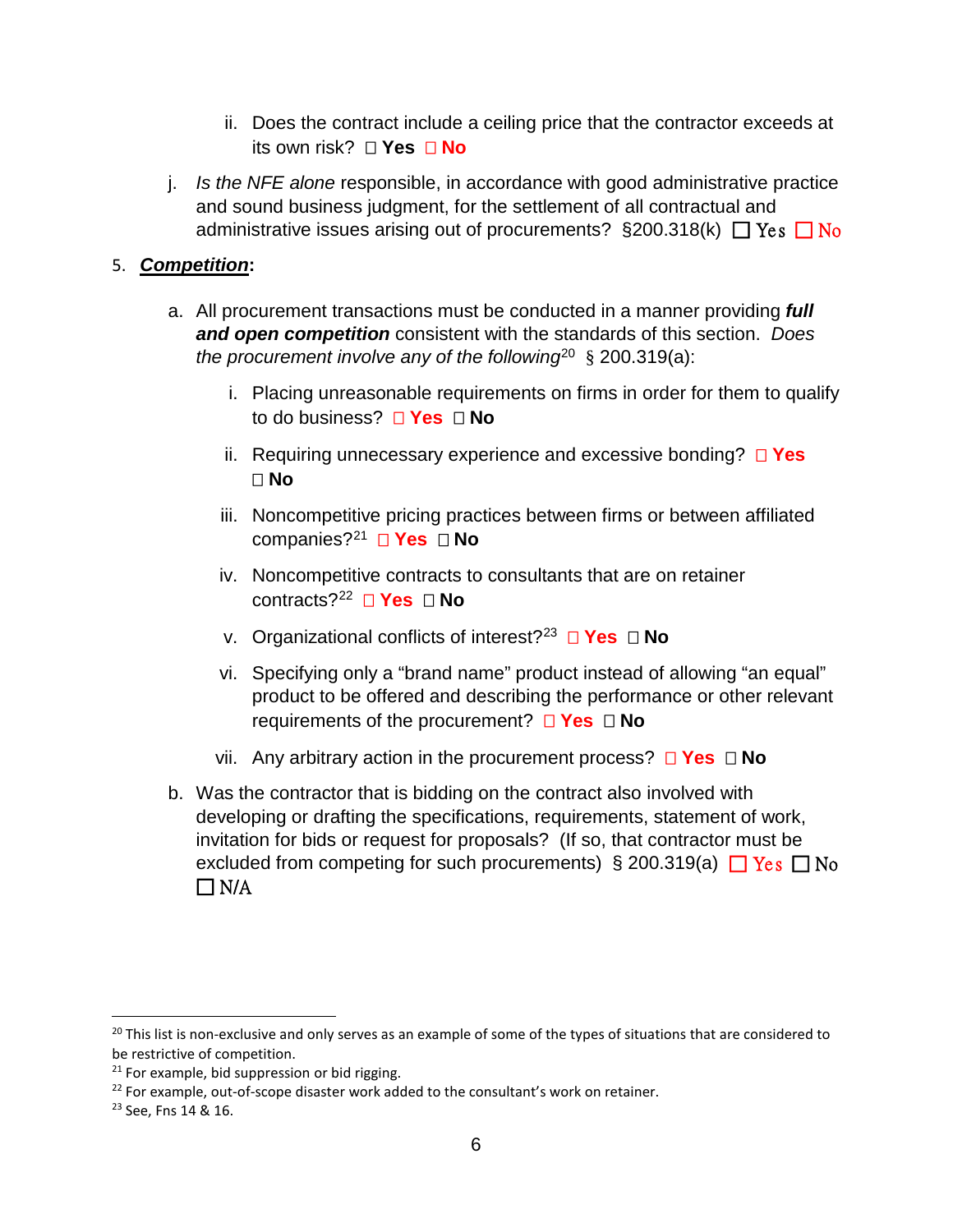- c. *Does the contract include* a state or local geographic preference for local contractors?[24](#page-6-0) § 200.319(b) **Yes No**
- d. Do the NFE's written procurement procedures ensure that all solicitations comply with the following: § 200.319(c)
	- i. Incorporate a clear and accurate description of the technical requirements for the material, product, or service to be procured? § 200.319(c)(1) **□ Yes □ No**
	- ii. Identify all requirements which the offerors must fulfill and all other factors to be used in evaluating bids or proposals? § 200.319(c)(2) **Yes No**
- e. If the NFE is using a prequalified list of persons, firms, or products which are used in acquiring goods and services:  $\S 200.319(d) \square N/A$ 
	- i. Is the list current?  $\Box$  Yes  $\Box$  No
	- ii. Does the list include enough qualified sources to ensure maximum open and free competition?  $\Box$  Yes  $\Box$  No
	- iii. Were any potential bidders precluded from qualifying during the solicitation period?<sup>25</sup> **□ Yes □ No**

## 6. *Method of Procurement*

- a. Is the NFE using one of the following acceptable methods of procurement? § 200.320
	- i. **Micro-purchase** (i.e., purchases below \$3,000, see, §200.67 Micropurchases). § 200.320(a) **Yes No** 
		- 1. [Note: Micro-purchases may be awarded without soliciting competitive quotations if the non-Federal entity considers the price to be reasonable.]
		- 2. To the extent practicable, is the NFE distributing micropurchases equitably among qualified suppliers? **Yes No N/A – not practicable**
	- ii. **Small purchase procedures** § 200.320(b) **Yes No**

<span id="page-6-0"></span><sup>&</sup>lt;sup>24</sup> Geographic preferences are generally not allowed under FEMA grants. The only exception is that when contracting for architectural and engineering (A/E) services, geographic location may be a selection criterion provided its application leaves an appropriate number of qualified firms, given the nature and size of the project, to compete for the contract.

<span id="page-6-1"></span> $25$  Also, the non-Federal entity must not preclude potential bidders from qualifying during the solicitation period.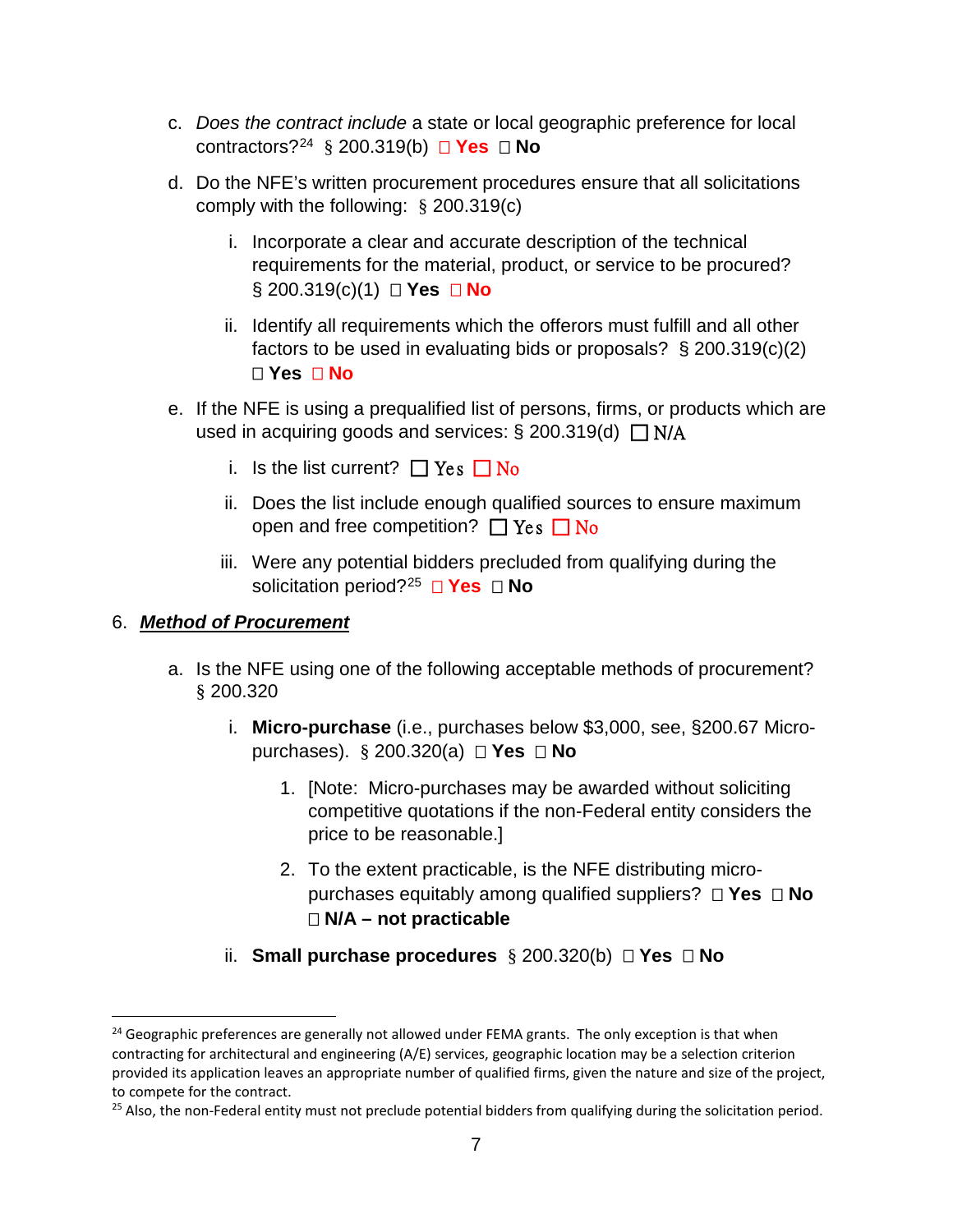- 1. [Note: Small purchase procedures are those relatively simple and informal procurement methods for securing services, supplies, or other property that do not cost more than the *lesser* of either (1) the federal small purchase threshold (i.e., \$150,000), *or* (2) whatever amount State or local procurement rules set as the small purchase threshold – *if more restrictive than the federal threshold.*]
- 2. Did the NFE obtain price or rate quotations from an adequate number of qualified sources?[26](#page-7-0) **Yes No**
- iii. **Sealed bids**  $\S$  200.320(c)<sup>[27](#page-7-1)</sup>  $\Box$  **Yes**  $\Box$  **No** 
	- 1. [Note: Bids are publicly solicited and a firm fixed price contract (lump sum or unit price) is awarded to the responsible bidder whose bid, conforming with all the material terms and conditions of the invitation for bids, is the lowest in price. Sealed bidding is the preferred method for procuring construction]
	- 2. Are *all* of the following conditions to use sealed bidding present? § 200.320(c)(1) □ **Yes** □ **No** 
		- a. A complete, adequate, and realistic specification or purchase description is available **Yes No**
		- b. Two or more responsible bidders are willing and able to compete effectively for the business  $\Box$  **Yes**  $\Box$  **No**
		- c. The procurement lends itself to a firm fixed price contract and the selection of the successful bidder can be made principally on the basis of price  $\Box$  **Yes**  $\Box$  **No**
	- 3. *If sealed bids are used*, the following requirements apply: § 200.320(c)(2)

<span id="page-7-0"></span><sup>&</sup>lt;sup>26</sup> FEMA has determined that for simplified purchase procedures, an adequate number of qualified sources is considered to be three (3). *See*, FEMA Recovery Fact Sheet 9580.212 – Public Assistance Grant Contracting Frequently Asked Questions (FAQ), FAC No. 3.

<span id="page-7-1"></span><sup>&</sup>lt;sup>27</sup> Sealed bidding is generally used where price is the most important evaluation factor for the NFE. Accordingly, contract award under the sealed bidding method of procurement is made to the bidder submitting *the lowest priced, responsive and responsible bid*. "Responsive" refers to whether the bidder meets all the material requirements of the Invitation for Bid (IFB), while "Responsibility" is described at § 200.318(h).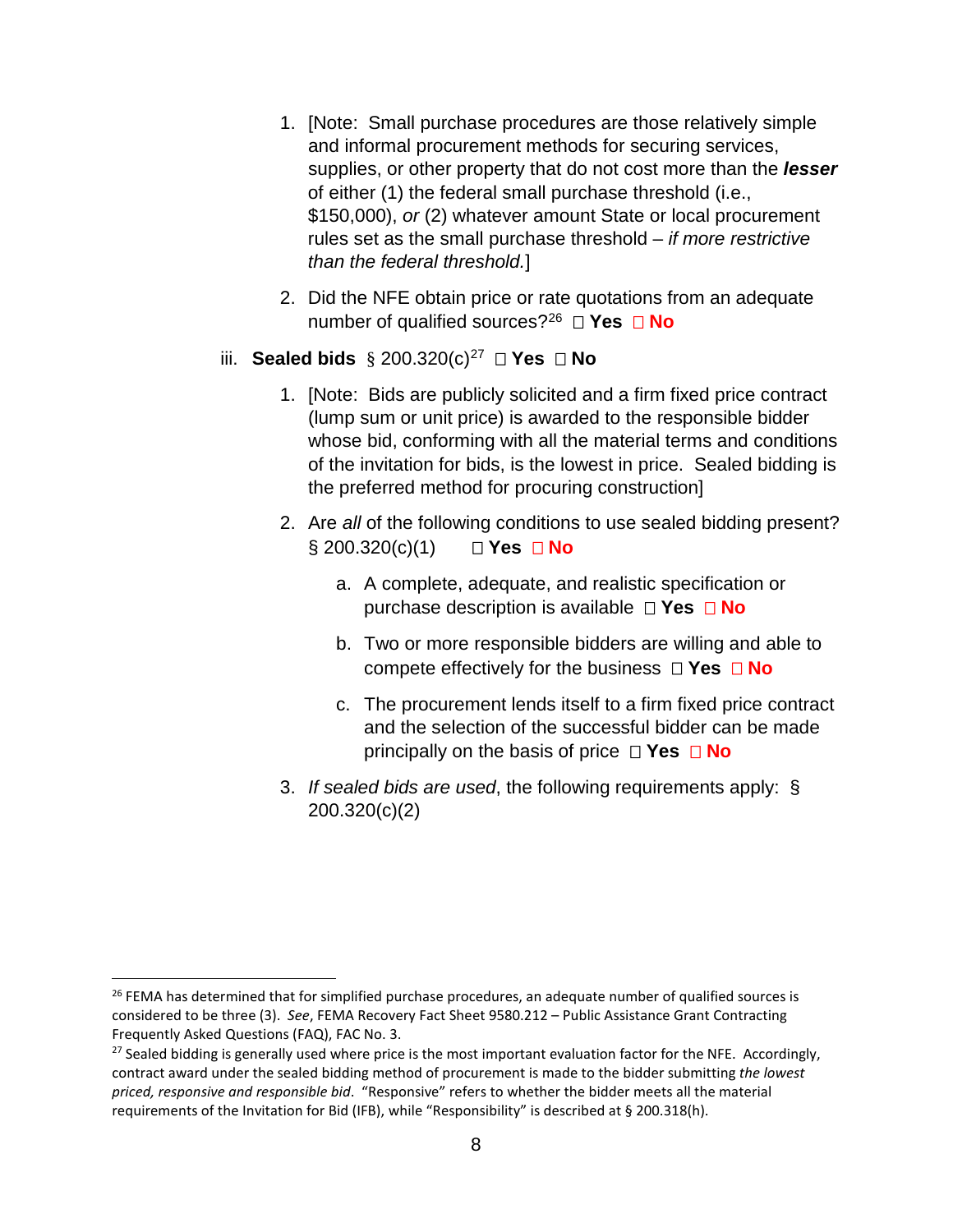- a. Did the NFE solicit bids from an adequate number<sup>[28](#page-8-0)</sup> of known suppliers, providing them sufficient response time prior to the date set for opening the bids? **Yes No**
- b. If the NFE is a local or tribal government, was the invitation for bids publically advertised?  $\Box$  **Yes**  $\Box$  **No**  $\Box$ **N/A**
- c. Did the invitation for bids include any specifications and pertinent attachments, and define the items or services in order for the bidder to properly respond? **Yes No**
- d. Did the NFE open all bids at the time and place prescribed in the invitation for bids?  $\Box$  **Yes**  $\Box$  **No**
- e. For local and tribal governments, were the bids opened publicly? **□ Yes □ No □ N/A**
- f. Did the NFE award a firm fixed price contract award in writing to the lowest responsive and responsible bidder? **Yes No**
- g. If any bids were rejected, was there a sound documented reason supporting the rejection?  $\Box$  Yes  $\Box$  No  $\Box$  N/A

#### iv. **Procurement by competitive proposals[29](#page-8-1)** § 200.320(d) **Yes No**

- 1. [Note: The technique of competitive proposals is normally conducted with more than one source submitting an offer, and either a fixed price or cost-reimbursement type contract is awarded. It is generally used when conditions are not appropriate for the use of sealed bids.]
- 2. Did the NFE publicize the Requests For Proposals (RFPs) and identify all evaluation factors and their relative importance?  $\square$ **Yes No**

<span id="page-8-0"></span><sup>&</sup>lt;sup>28</sup> Unlike, for simplified purchase procedures, FEMA has not defined an "adequate number" of known sources under the sealed bidding method. While left undefined, a NFE is likely to meet this requirement through the application of "full and open competition." (See fn. 26)

<span id="page-8-1"></span> $29$  Whereas contract awards under sealed bidding are focused on selecting the lowest responsive responsible bid, NFEs under the competitive procurement method may prioritize non-price factors, such as technical capability or past performance, over price and therefore award a contract to a contractor whose proposal is more expensive but reflects a better overall value to the NFE (e.g. "best value" contracting).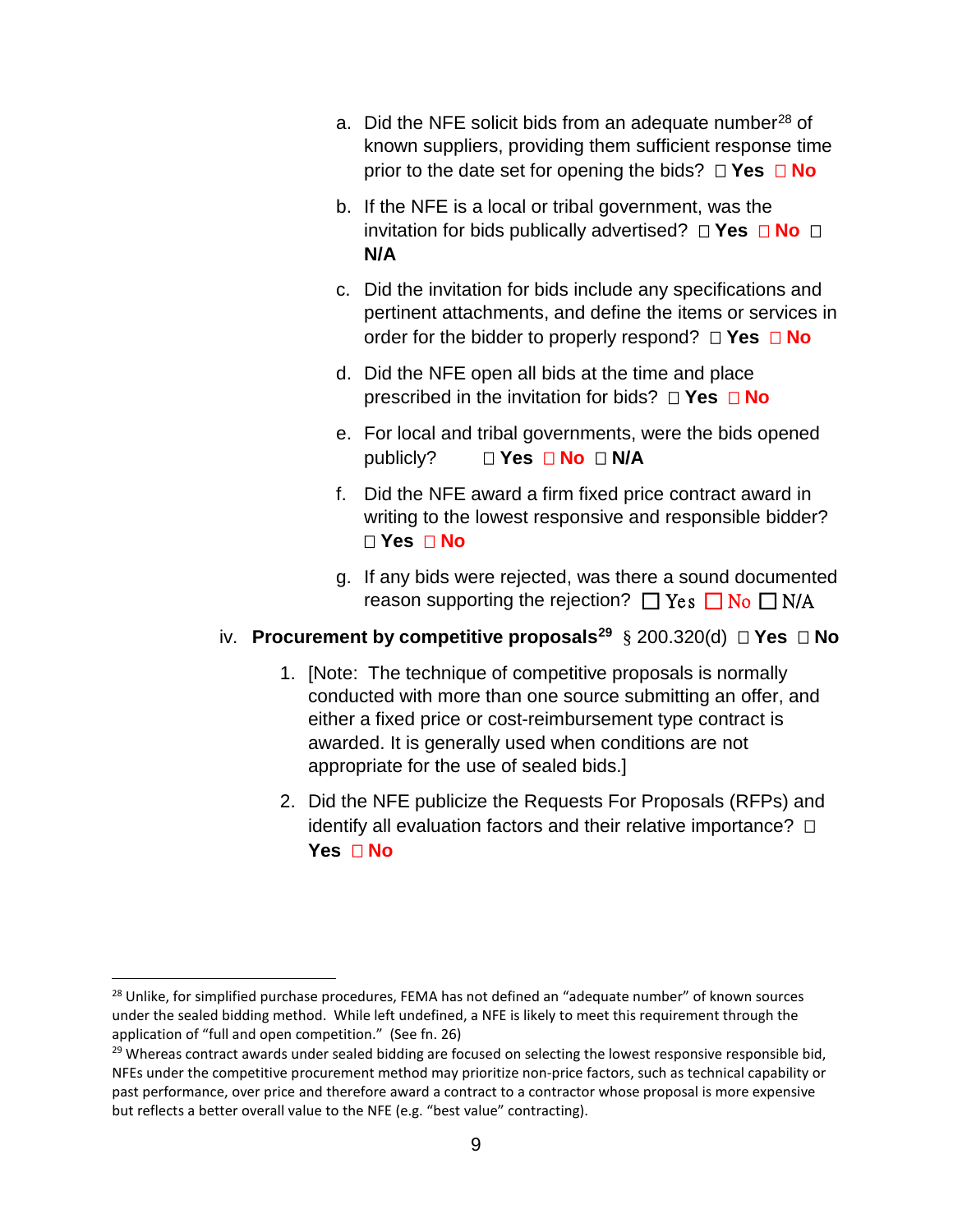- 3. Did the NFE solicit proposals from an adequate number of qualified sources?[30](#page-9-0) **Yes No**
- 4. Did the NFE have a written method for conducting technical evaluations of the proposals received and for selecting *Res* **D** Yes **D** No
- 5. Did the NFE award the contract to the responsible firm whose proposal is most advantageous to the program, with price and other factors considered? **Yes No**
- 6. [Note regarding architectural/engineering (A/E) professional services: The NFE may use competitive proposal procedures for qualifications-based procurement of A/E professional services whereby competitors' qualifications are evaluated and the most qualified competitor is selected, subject to negotiation of fair and reasonable compensation. **The method, where price is not used as a selection factor, can only be used in procurement of A/E professional services. It cannot be used to purchase other types of services though A/E firms that are a potential source to perform the proposed effort**.]
- v. **Noncompetitive proposals** § 200.320(f)[31](#page-9-1)  **Yes No** 
	- 1. [Note: Procurement by noncompetitive proposals is procurement through solicitation of a proposal from only one (or an improperly limited number of) source(s)]
	- 2. Do one or more of the following circumstances apply?  $\Box$  **Yes**  $\Box$ **No** 
		- a. The item is available only from a single source  $\Box$  **Yes**  $\Box$ **No**
		- b. The public exigency or emergency<sup>[32](#page-9-2)</sup> for the requirement will not permit a delay resulting from competitive solicitation **Yes No**
		- c. The Federal awarding agency or pass-through entity expressly authorizes noncompetitive proposals in

<span id="page-9-0"></span><sup>&</sup>lt;sup>30</sup> Unlike, for simplified purchase procedures, FEMA has not defined an "adequate number" of qualified sources under the competitive procurement method. While left undefined, a NFE is likely to meet this requirement through the application of "full and open competition."

<span id="page-9-1"></span><sup>31</sup> § 200.320(e) is reserved.

<span id="page-9-2"></span> $32$  For an explanation of what "emergency" and exigency" mean, see PDAT Manual, pg 68.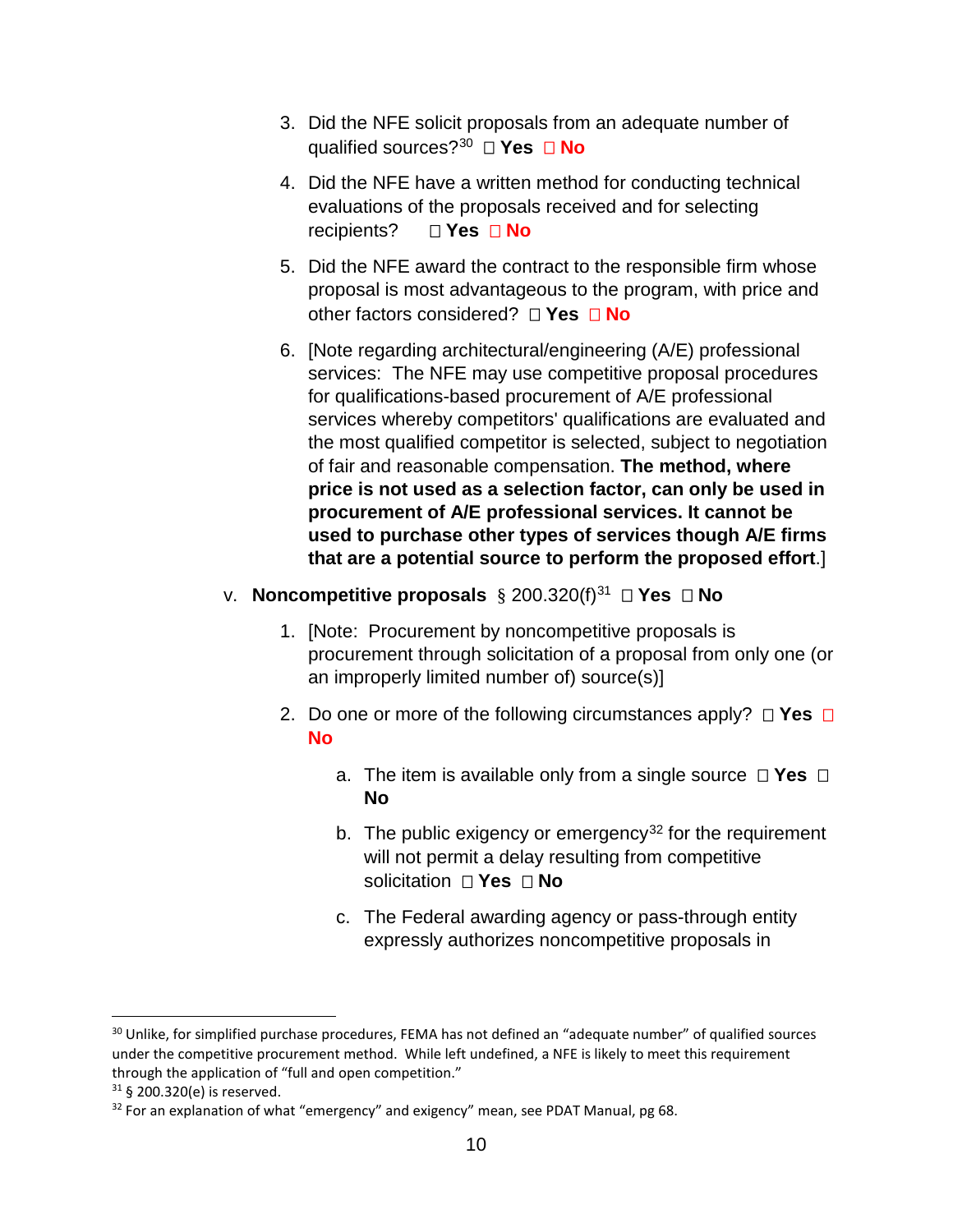response to a written request from the non-Federal entity **Yes No** 

d. After solicitation of a number of sources, competition is determined inadequate.[33](#page-10-0) **Yes No** 

# 7. *Contracting with Small and Minority Businesses, Women's Business Enterprises, and Labor Surplus Area Firms*

- a. Has the NFE taken the following affirmative steps<sup>[34](#page-10-1)</sup> to assure that minority businesses, women's business enterprises, and labor surplus area firms are used when possible?<sup>[35](#page-10-2)</sup> § 200.321  $\Box$  **Yes**  $\Box$  **No**  $\Box$  **N/A (document)** 
	- i. Placing qualified small and minority businesses and women's business enterprises on solicitation lists? **Yes No N/A (document)**
	- ii. Assuring that small and minority businesses, and women's business enterprises are solicited whenever they are potential sources? **Yes No N/A – no potential sources (document)**
	- iii. Dividing total requirements, *when economically feasible*, into smaller tasks or quantities to permit maximum participation by small and minority businesses, and women's business enterprises?[36](#page-10-3)  **Yes No N/A – not economically feasible (document)**
	- iv. Establishing delivery schedules, *where the requirement permits*, which encourage participation by small and minority businesses, and

<span id="page-10-1"></span><sup>34</sup> The following affirmative steps are non-exclusive; while these steps must be taken, additional steps, as determined by the NFE, local, state, or tribal government regulations or procedures, may also be taken.

<span id="page-10-0"></span><sup>&</sup>lt;sup>33</sup> Before utilizing this exception, Applicants should review their solicitation and the publicizing of their solicitation to ensure that it was not inadvertently drafted in a manner to reduce or eliminate competition, which resulted in the receipt of one or no proposals. If this is found to be the case, the Applicant should revise the solicitation and re-publicize the solicitation in order to resolve the competitive concerns.

<span id="page-10-2"></span><sup>&</sup>lt;sup>35</sup> Collectively referred to as "socioeconomic contractors" or "socioeconomic contracting," this requirement does not impose an obligation to set aside either the solicitation or award of a contract to these types of firms; this requirement only imposes an obligation to carry out and document the six identified affirmative steps. Failure to do so has been frequently identified as a justification to de-obligate funding by the Department of Homeland Security (DHS), Office of Inspector General (OIG).

<span id="page-10-3"></span><sup>&</sup>lt;sup>36</sup> This is not the same as breaking a single project down into smaller components in order to circumvent the micro-purchase or small purchase thresholds to utilize their streamlined acquisition procedures (e.g. "project splitting.")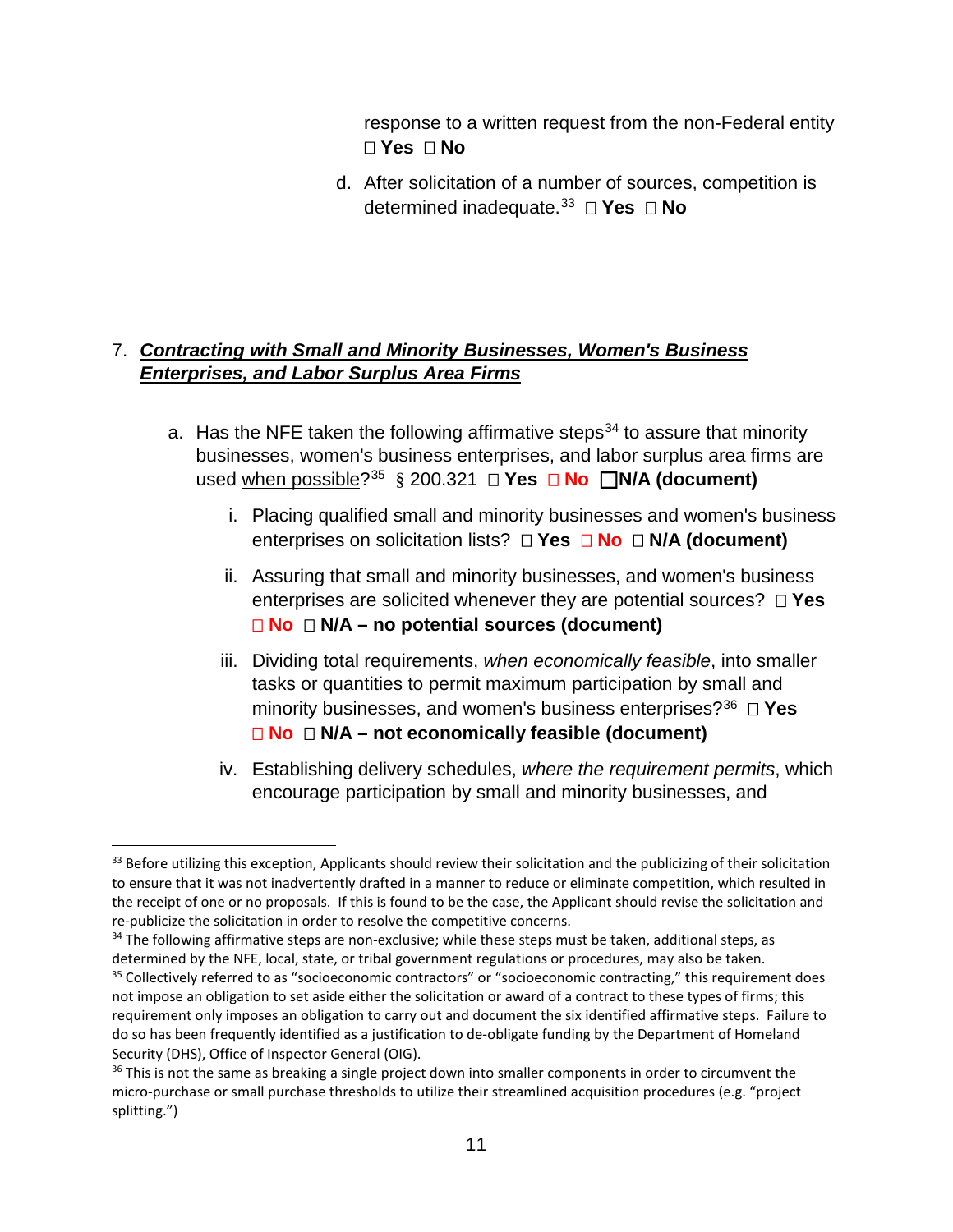women's business enterprises?  $\Box$  Yes  $\Box$  No  $\Box$  N/A – the **requirement does not permit (document)**

- v. Using the services and assistance, *as appropriate*, of such organizations as the Small Business Administration and the Minority Business Development Agency of the Department of Commerce  $\Box$ **Yes**  $\Box$  **No**  $\Box$  **N/A** – not appropriate (document)
- vi. Requiring the prime contractor, if subcontracts are to be let, to take the affirmative steps listed above? **Yes No N/A – no subcontracts will be let (document)**

## 8. *Contract cost and price*

- a. *If the contract amount (including contract modifications) exceeds \$150,000*, did the NFE perform a cost or price analysis?  $\S$  200.323(a)  $\Box$  **Yes**  $\Box$  **No**  $\Box$ **N/A**
- b. Did the NFE negotiate profit as a separate element of the price for each contract in *which there is no price competition and in all cases where cost analysis is performed*?  $\S$  200.323(b)  $\Box$  **Yes**  $\Box$  **No**  $\Box$  **N/A**
- c. Is the contract a "cost plus a percentage of cost" or "percentage of construction cost" contract?[37](#page-11-0) [Note: This form of contract is prohibited under the Federal procurement standards and is ineligible for FEMA reimbursement] **Yes No**

# 9. *Bonding requirements for construction or facility improvement contracts exceeding \$150,000*

a. [Note: *For construction or facility improvement contracts or subcontracts exceeding the Simplified Acquisition Threshold (i.e, \$150,000)*, the Federal

<span id="page-11-0"></span><sup>&</sup>lt;sup>37</sup> This type of contract is separate and distinct from cost plus fixed fee, cost plus incentive fee, and cost plus award fee type contracts, which are permissible and used to incentivize contractors to perform to a higher standard of quality, lower cost, or faster performance. Cost plus percentage of cost contracts on the other hand provide none of these incentives; instead, there is a reverse incentive for the contractor to increase its costs as the higher its costs go, the more profit it earns, as its potential earnings are uncapped. The following characteristics are suggestive of a prohibited cost plus percentage of cost contract: (1) payment is on a predetermined percentage rate; (2) the predetermined percentage rate is applied to actual performance costs; (3) the contractor's entitlement is uncertain at the time of contracting; and (4) the contractor's entitlement increases commensurately with increased performance costs.